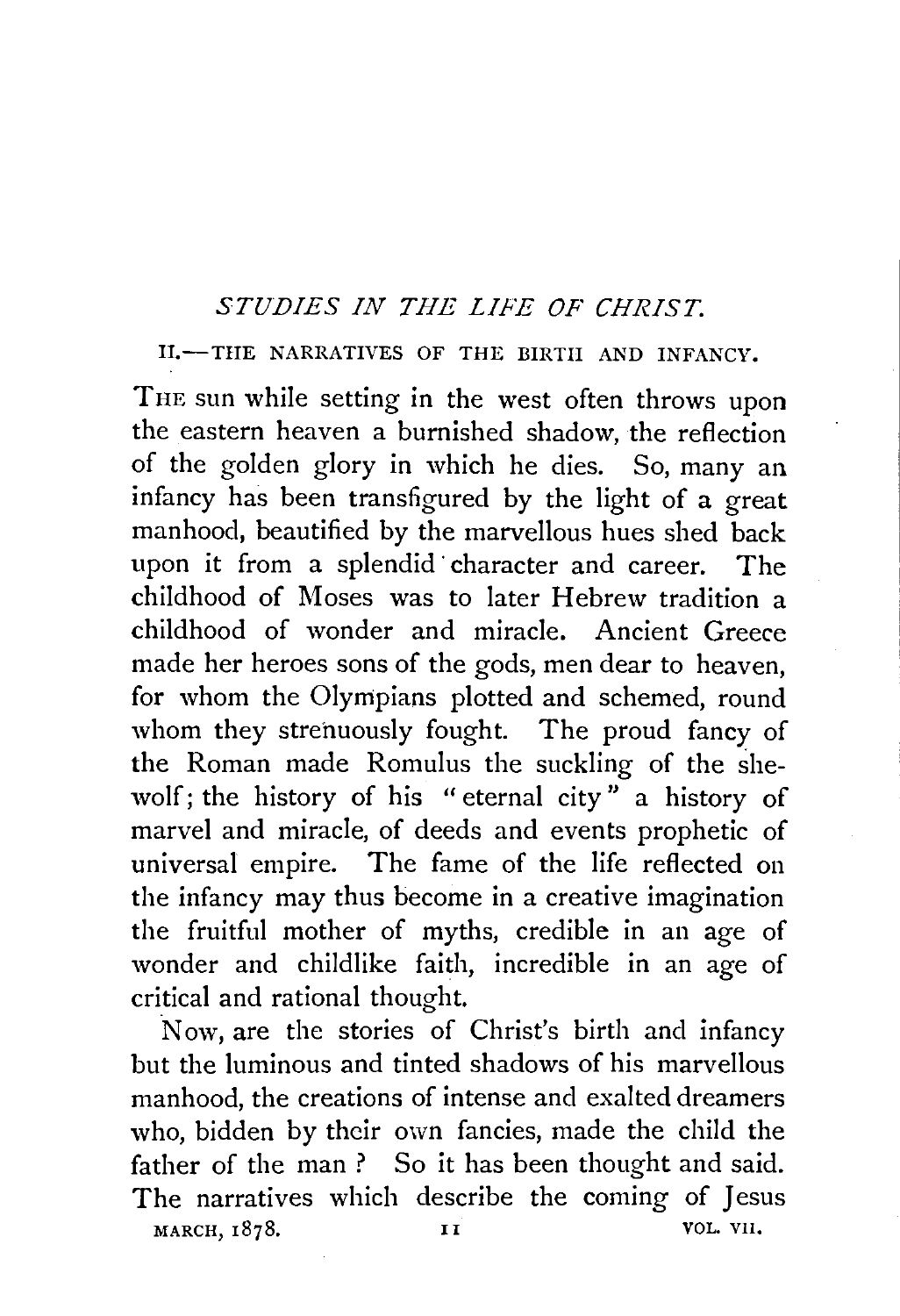have been resolved into myths, no more historical than the stories which tell the adventures of the gods of ancient Greece. Yet on the surface one great difference lies, which may have no critical, but has some rational, worth. The Greek mythologies became incredible centuries since, faith in them died out and no man could revive it; but the story of Christ's birth and infancy still remains credible, need not offend the most cultured reason of the most cultured age. *They*  were proved, by actual history too, creations of the childlike imagination, credible to the fanciful child, incredible to the rational man ; but *it* has been proved, by long and extensive human experience too, to be as fit for belief by the man as by the child, to be capable of vindication before the calm and critical reason. In the presence of rational thought legends die, but truths live, and in their respective fates their respective characters are revealed.

The story of the birth and infancy is told in the First and Third Gospels with a simple grace that excels the most perfect art. Its theme, hardly to be handled without being depraved, is touched with the most exquisite delicacy. The veil where it ought to conceal does not reveal; where it can be lifted, it is 1ifted softly, and neither torn nor soiled. There is as little trace of a coarse or prurient, as of an inventive or amplifying, faculty. The reticence is much more remarkable than the speech. Indeed, the distinction between history and legend could not be better marked than by the reserve of the canonical and the vulgar tattle of the apocryphal Gospels. These latter are, so far as they concern the birth and infancy, full of grossness and indecency, of rude speech as to things that become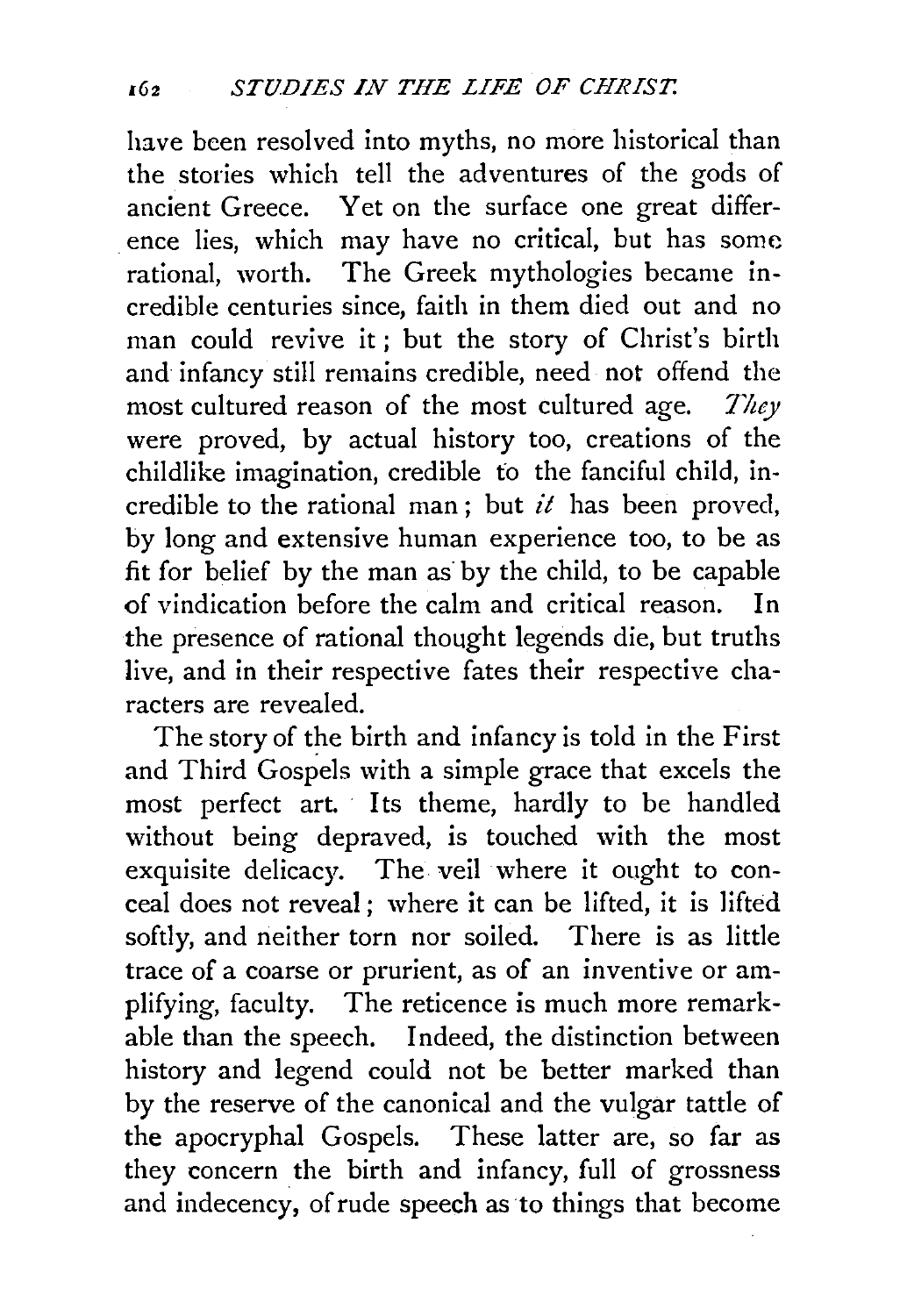unholy by being handled. But our narratives are pure. as the air that floats above the eternal hills; are full, too, of an idyllic sweetness like the breath of summer when it comes laden with the fragrance of garden and field. The lone, lovely, glad, yet care- burdened mother; the holy beautiful Child, bringing such unsearchable wealth of truth and peace to men; the meanness of his birthplace, the greatness of his mission; the heedless busy world unconscious of the new conscious life that has come to change and bless it; the shepherds under the silent stars, watching and watched; the angel-choir, whose song breaks the silence of earth with the music of heaven; the wretched and merciless Herod, growing in cruelty as he grows nearer death, a contrast to the gentle Infant who comes with "peace .and good-will' towards men;" the Magi, wanderers from the distant East in search of light and hope : and round and through all the presence in angel and dream, in event and word, of the Eternal God who loves the fallen, and begins in humanity a work of salvation and renewal-these, all together, make, when read in the letter but interpreted by the spirit, a matchless picture -of earthly beauty and pathos illumined and sublimed by heavenly love. Whatever fate criticism may have in store for our narrative, it must ever remain a vehicle -of holy thoughts to every mind that lies open to the spiritual and divine.

The narratives of the Birth and Infancy may be studied either on their critical and historical, or their ideal and intellectual, side. If on the first, the questions mainly concern their authenticity and trustworthiness; if on the second, the questions chiefly relate to their interpretation and significance. But while the two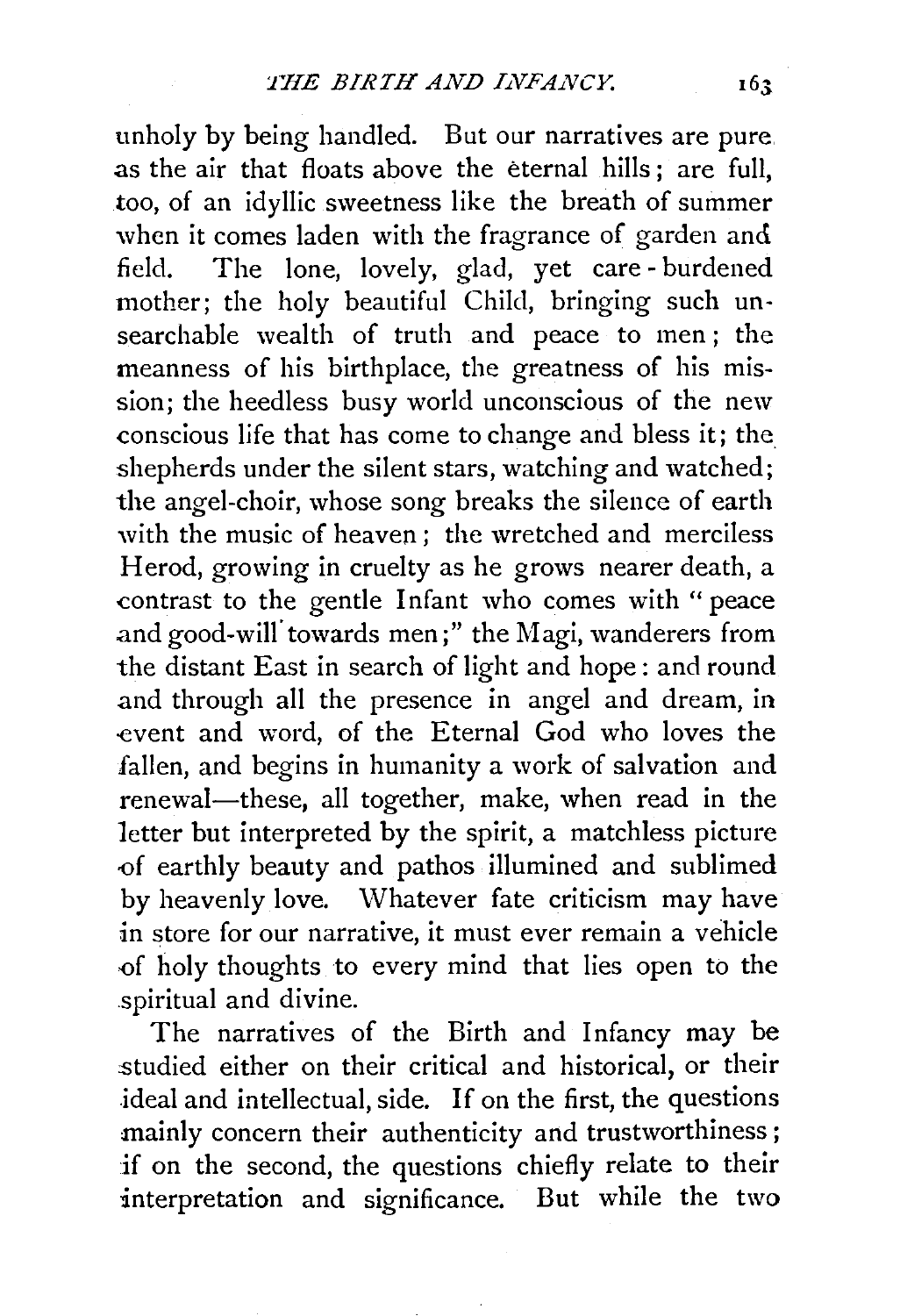classes of questions are distinct, they yet interpenetrate. If the critical and historical questions are answered in a way adverse to the authenticity and credibility of the narratives, then they must be regarded as legendary, and explained as creations of a more or less childlike imagination. If, on the other hand, the ideal and intellectual questions can be so answered as to satisfy the reason, the answer may have considerable critical worth. It ought to shew, at least, that the narratives need not be rejected *a priori* as contra-rational, that they speak of matters the intellect can conceive and believe. It ought to shew, too, that they are not explicable like ordinary legends, cannot be explained by the normal action of the mythical faculty, are due to other psychological factors than those that have produced the myths of the world's childhood. If so much can be shewn, the objections taken *in limine* to these narratives must lose much of their power. It is the purpose of this paper to deal with the phase of the subject last indicated, to endeavour to discover the psychological roots of the narratives, though within our limits but little can be done to determine at once their critical and intellectual worth.

The narratives of the Birth and Infancy are peculiar· to our First and Third Gospels, and they stand in each with agreements and differences that are alike significant. In Matthew the Jewish, in Luke the Gentile,. standpoint and purpose are apparent. Their influence is seen  $(1)$  in the genealogies. Matthew traces the descent of Jesus Christ, "the son of David, the son of Abraham ; " but Luke ascends higher, makes Jesus. "the son of Adam, who was the son of God." The difference is significant. Matthew the Hebrew, ad-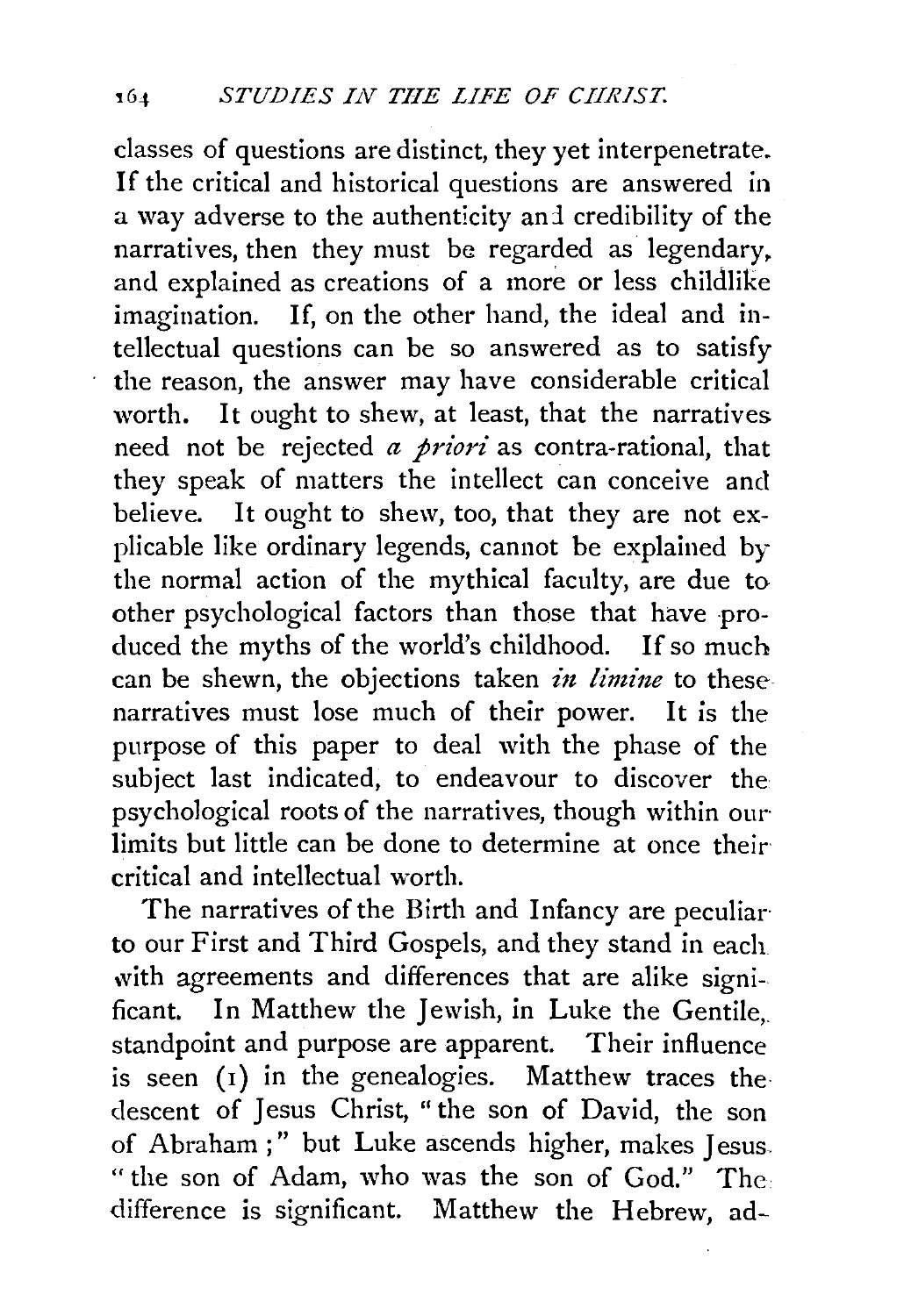dressing Hebrews, presents Jesus as the Messiah, complying with the conditions necessary to the Messiahship that He may be qualified to fulfil the Messianic hopes. But Luke the Greek, addressing Greeks, presents Jesus in his common brotherhood to man and native sonship to God. In the one case He is incorporated with Israel, in the other with humanity. Both standpoints were universal, but with a difference. Matthew regarded Israel as a people existing for the world, their mission culminating in their Messiah, who, while of particular descent, was of universal significance; but Luke regarded the race that had grown from Adam as blossoming into Christ, who, while the flower of the old, was the seed of the new humanity. Matthew's genealogy is the vehicle of Prophetic, but Luke's of Pauline ideas. The first represents Christ as a redeemer of Abrahamic, a king of Davidic descent, appearing to fulfil the aspirations of the ancient people, and realize the theocratic ideal ; but the second exhibits Him as through his descent from Adam the blood-relation, as it were, of every man, appearing that He may create in every man a no less real and intimate spiritual relation with God. And so while Jesus is to Matthew the Messiah, He is to Luke the Second Adam, the Creator and Head of the new humanity, sustaining universal relations and accomplishing an universal work.

(2) In their modes of conceiving and representing the Child Jesus. Both, indeed, know but the one cause of the Child's coming, the creative action of the Spirit of God. Matthew says, with significant modesty, Mary "was found with child by the Holy Ghost;" while Luke, with greater fulness but equal purity, says, " The Holy Ghost shall come upon thee, and the power of the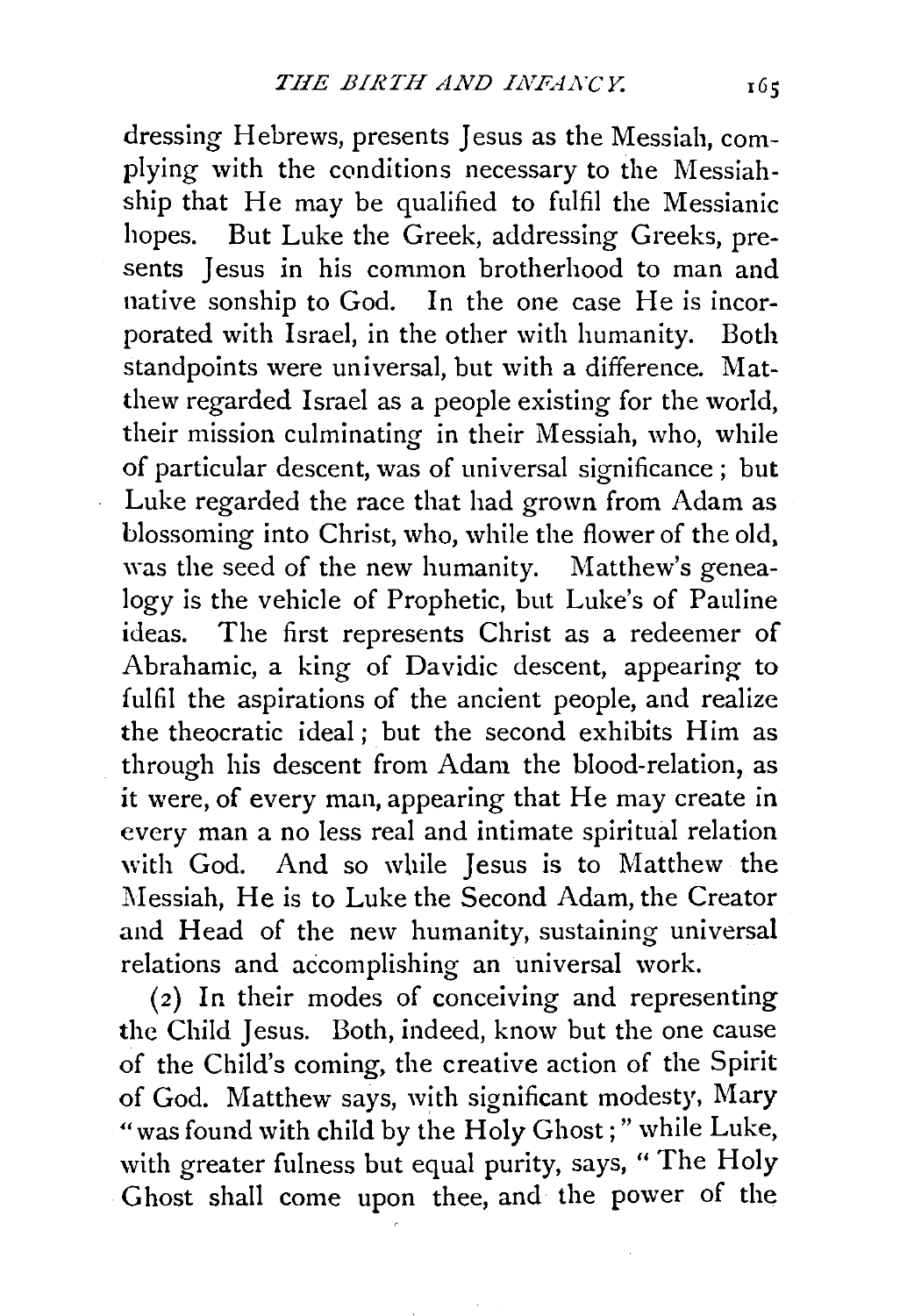Highest shall overshadow thee." It is possible that theologians have here personalized too much. The phrase "Spirit of God" often in the Old Testament denotes the Divine creative energy, the might of God, active and exercised, whether in the making and maintaining of the world, or the forming and direction of man. And so our Evangelists agree in representing Christ as the child of the Divine creative energy, find the cause of his becoming and birth in the action of God. But the agreement here gives point to the differences elsewhere. Matthew, true to his Jewish standpoint and purpose, finds the birth to be the fulfilment of a prophecy, and not satisfied with explaining the name Jesus in the sense Israel loved, describes and denotes Him by the prophetic title Emmanuel. But Luke, while he invokes no prophet or prophecy, and supplies no special interpretation of the name, significantly denotes the Child Mary is to bear as " the Son of God." The former is here true to the spirit and thought of Israel, but the latter to the theology of Paul. Luke had learned to read the Christian facts in the light of his master's ideas. The Divine Sonship of Christ was the foundation of the Pauline theology, and is here made the starting-point of the evangelical history that represents and embodies it. To the pupil as to the teacher the Second Adam could accomplish this work only as He was" the Son of the Highest."

(3) In the narratives of the Infancy, Matthew never forgets the kinghood of his Messiah-the theocratic character of his mission. The Magi come from the East in search of Him "that is born king of the Jews;'' their act is an act of fealty, of homage to rightful royalty. What Herod fears in the Child is a rival- $a$  king of the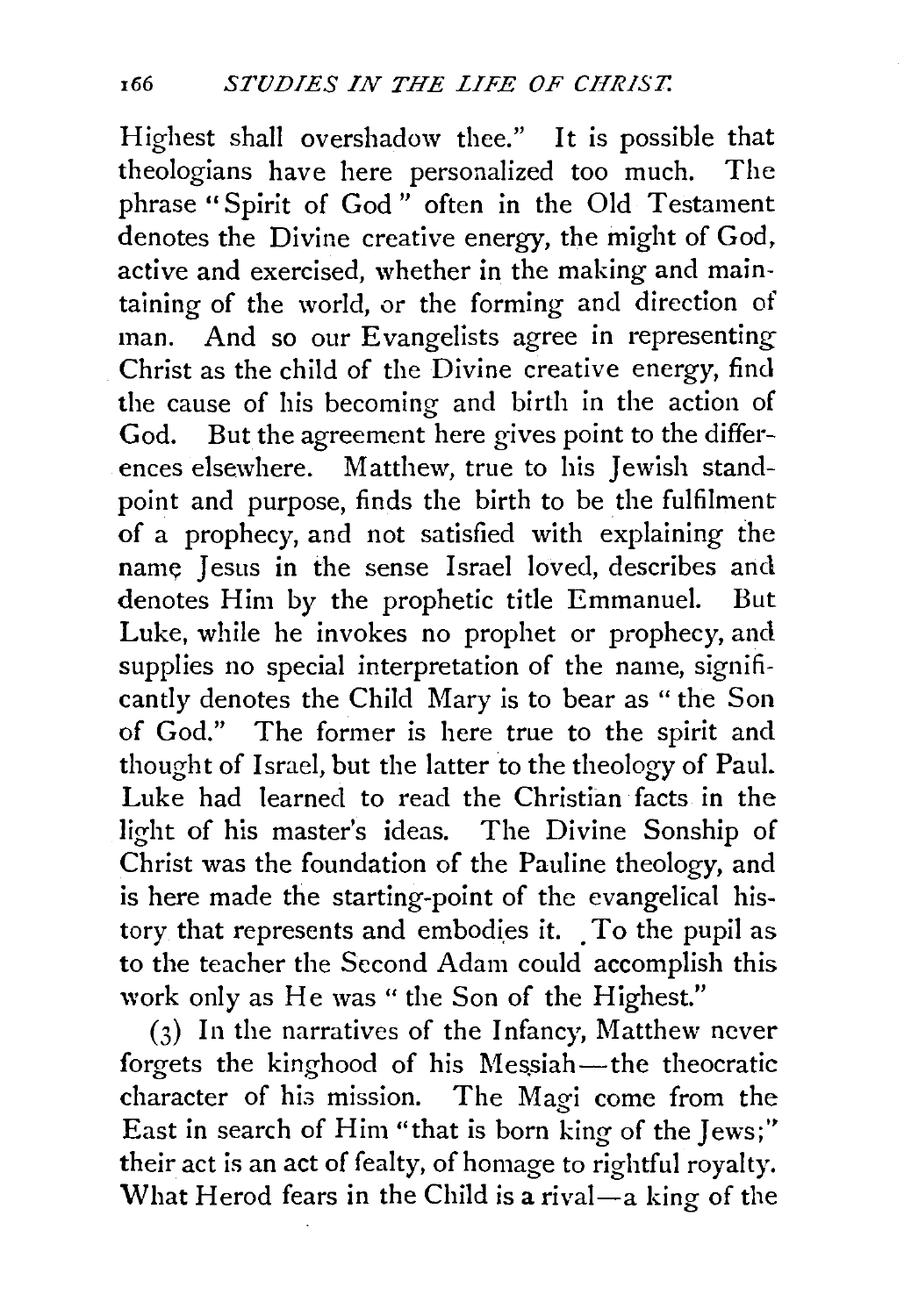1ncient stock with claims he and his could not withstand. But though it is said that Christ " shall reign over the house of Jacob, and of his kingdom there shall be no end," Luke in his narrative hardly finds a place for the theocratic idea. The Child is set at once in his universal relations, a Saviour " to all people," "a light to lighten the Gentiles," " the dayspring from on high" risen "to give light to them that sit in darkness and in the shadow of death." The standpoint is throughout Pauline. The advent that is celebrated is the advent, not of a theocratic king, but of a Redeemer whose work is universal, who is essentially related, on the one hand to God as a Son, on the other to man as a Brother.

But while the Evangelists remain true to their respective standpoints and purposes, their narratives prove that they could transcend both. The one happily indicates the universalism of the ancient faith, the other the historical relations and reverence of the new. The Hebrew makes the heathen Magi the first to worship the newborn King; the Greek shows the beautiful love alike of parents and Child to the law, the temple, and the customs of the Fathers. In Matthew the Gentile comes from the East to claim his right to sit with Abraham, Isaac, and Jacob in the kingdom of God, and his right is as finely expressed as divinely recognized. In Luke the aged representative of the faith and hope of the past stands up in the temple to acknowledge the advent and proclaim the work of a Redeemer. And so each Evangelist in his own way approves the standpoint and ratifies the purpose of the other. Their differences are not disagreements, but means by which the varied phases of a history of universal and enduring import may be exhibited.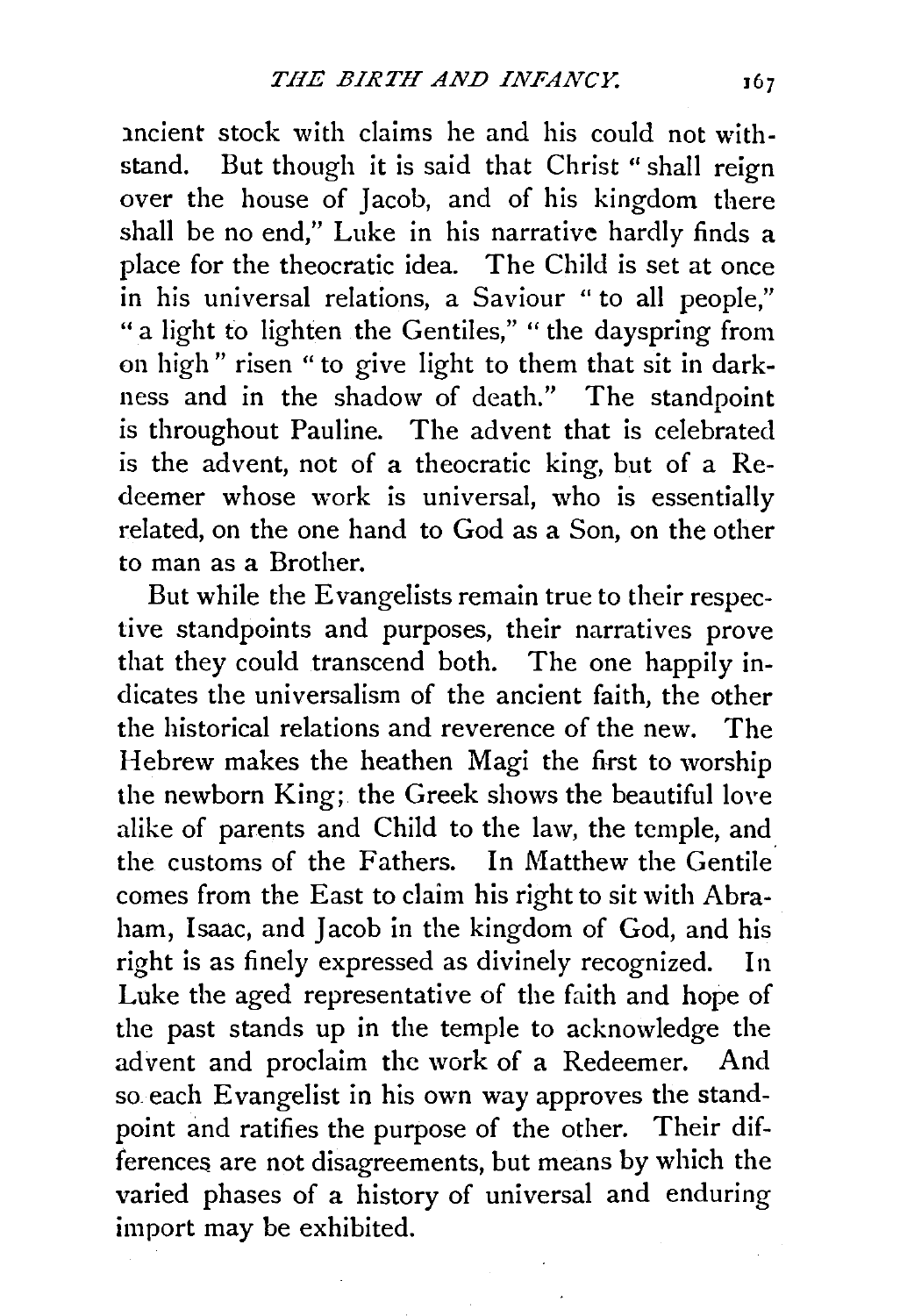But now we must advance from what is formal to what is material in the narratives. What is cardinal to each is common to both—the Child that is born of Mary is the Son of God, the fruit of the overshadowing "of the Most High." Agreement on this point is not peculiar to our First and Third Gospels, but to the New Testament books as a whole. Though the de~ tailed narratives are peculiar to the former, allusions to the real and ideal elements in the birth of Christ are common to the latter. Paul could speak of Him as " born of a woman," " of the seed of David according to the flesh." Even the Fourth Gospel is most explicit in its recognition of his natural birth. In it his mother asserted her maternity, and He, in the most solemn moment of his life, confesses his sonship. Philip says to Nathanael, "We have found him of whom Moses in the law, and the prophets, did write, Jesus of Nazareth, the son of Joseph." The people of Capernaum are made to inquire, " Is not this the son of Joseph, whose father and mother we know?" and in Mark we have the similar inquiry, " Is not this the carpenter, the son of Mary ?" But alongside this recognition of the real and material birth stands the common confession of a higher and diviner being. The birth, but not the parentage, is human. While born of Mary, He is the Son of God. The Fourth Evangelist conceives the coming of Christ as the becoming incarnate of the Divine and Eternal Word; while Paul in many a form expresses and emphasizes his belief in a Christ who, "being in the form of God, did not think equality with God a thing to be snatched at, but emptied himself by taking the form of a servant, being made in the likeness of men." Now, as the ideal Gospel, as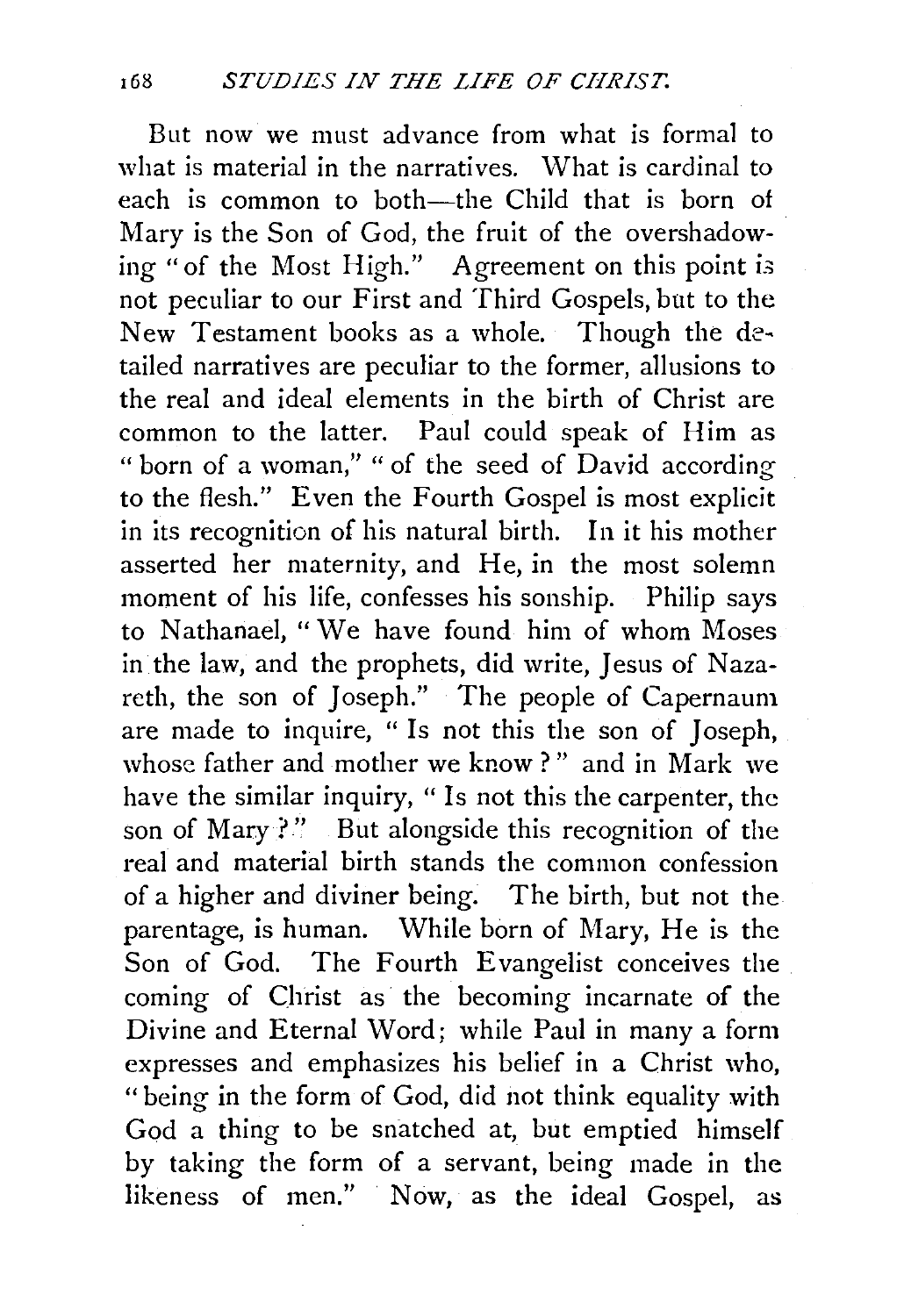well as the doctrinal Epistles, everywhere imply the human birth, and often refer to it, the narratives which describe this birth more than imply the theory of his higher nature and relations developed in ·that Gospel and these Epistles. What is intellectually presented in the latter is historically exhibited in the former, and what we have to explain is, how men with the passions and prejudices, with the inherited tendencies and beliefs of Jews, could come to believe in what can only be described as an incarnation of Deity. The problem is one of deep and varied interest. The first Christians were Hebrews, their leaders men of intensely Hebraic natures ; yet their fundamental and most distinctive doctrine was one profoundly offensive to the Hebrew mind and fatth. The problem is, How did they come to entertain it? which is but another form of our already indicated question as to the psychological roots of the belief embodied in the narratives of Christ's birth and infancy.

Can our narratives be explained through the Hindu mythologies ? Can they be traced to similar psychical roots? Can they be resolved into creations of the mytho-poetic faculty? Hindu mythology is an enormous growth, extending over many thousand years, and so far too immense and complicated to be compared with our short and simple narratives. All that can be done is to compare them where they seem to embody similar ideas, and discover whether the psychological explanation possible in the one case is possible in the other. \V ell, then, the idea of the incarnation of Deity is familiar to Hindu mythology. Brahmanism knows it, and so, in a sense, does Buddhism. Divine appearances or manifestations are common in the former system : incarna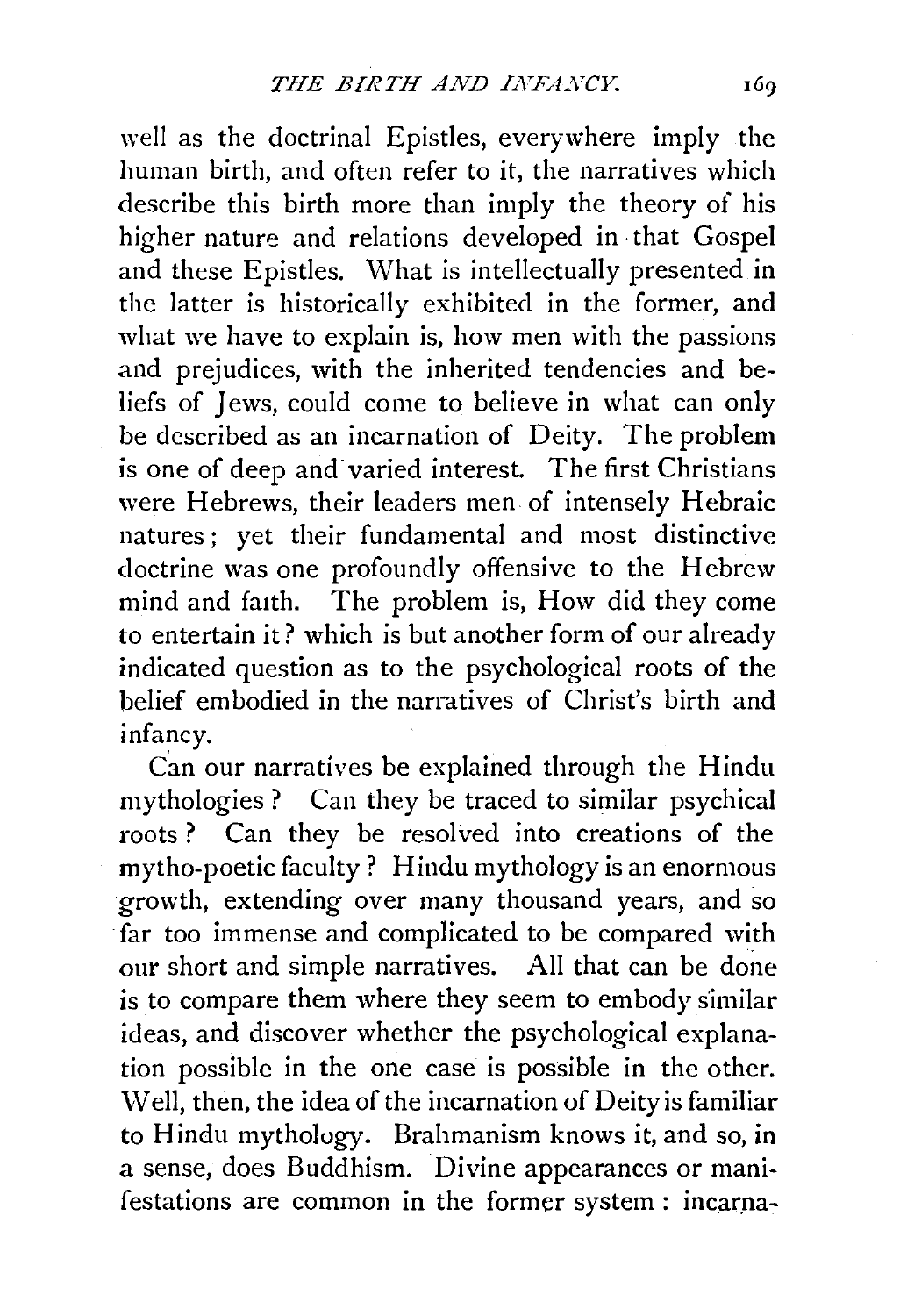tions of Buddha are frequent in the latter. But as Buddhism is nominally, though not really, atheistic, it wants one of the terms most essential for comparison, and so for our present purpose had better be dropped out of account.

The affinity of the Hindu and Christian ideas of incarnation has often been asserted, and the derivation, now of the Christian from the Hindu, and again of the Hindu from the Christian, has been confidently affirmed. Only a few years since a German scholar endeavoured to prove traces of Christian ideas both in the theology and ethics of the Bhagavad-gîtâ; and the influence of the Orient in the schools of the apostolic and post-apostolic age is a commonplace of historical inquiry. But these inquiries have been due to affinities that are only apparent, that mask, indeed, the most radical antitheses. ( 1) The idea of incarnation is essentially different. In the Hindu system incarnations are many and frequent, but in the Christian there is but one. In the former they are transitory and occasional ; in the latter it is permanent and providential, necessary to produce the well-being of man and accomplish the ends of God. The Hindu incarnations are often monstrous forms, effected to perform with immoral violence works that can hardly be called moral ; but the Christian incarnation is human, rational, the moral means of achieving the greatest possible moral work. Multiplicity is essential to the first, but unity to the second. Unity would be fatal to the ideas expressed by the former, but multitude to those represented by the latter. Were the Hindu incarnation conceived as happening but once it would lose its essential character; to conceive the Christian as happening oftener would be to abolish it. But  $(2)$  the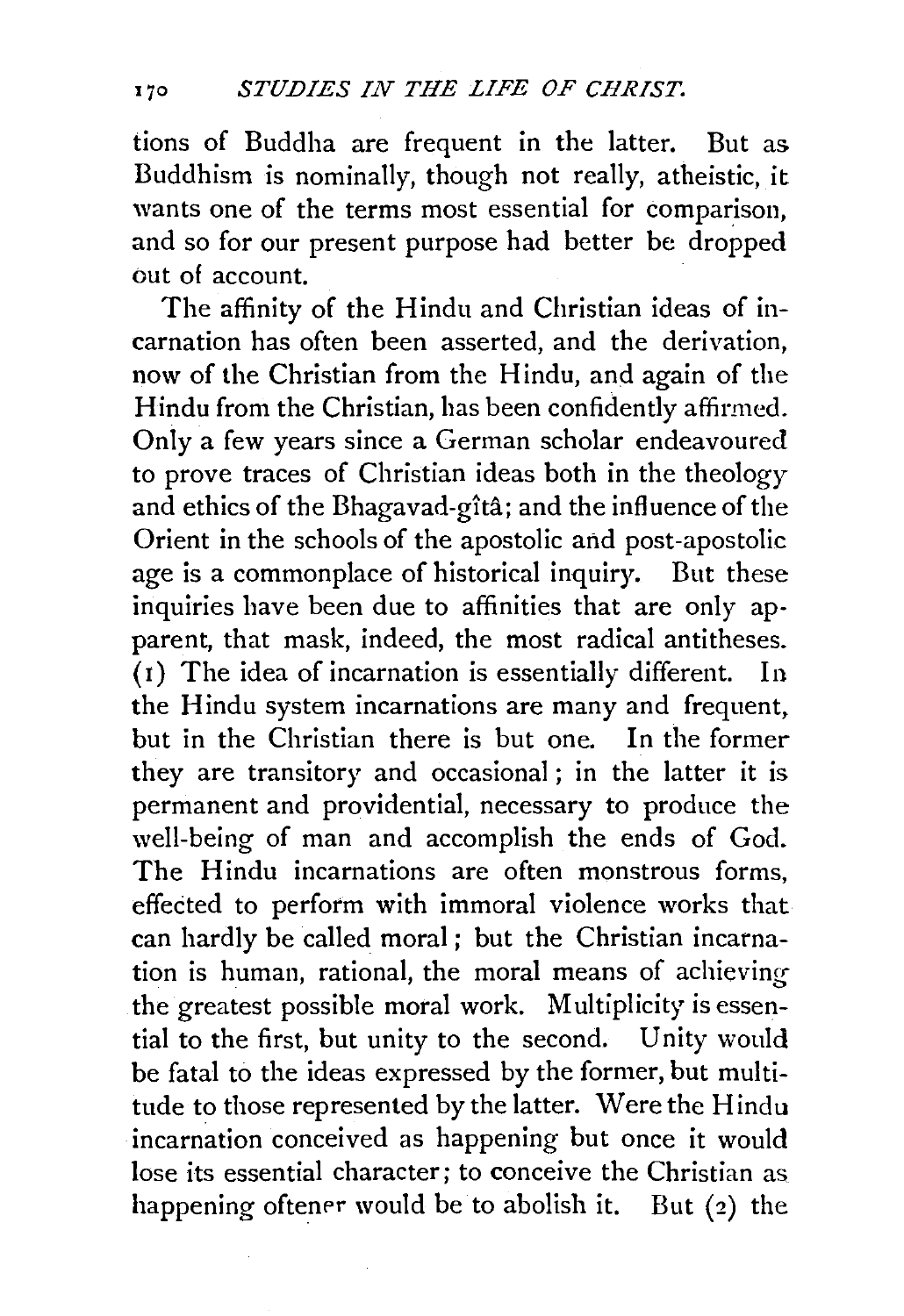Hindu and Christian incarnations express and repose on essentially different ideas of God. In India the belief in incarnation is the logical and necessary result of the belief in God. To the Hindu God is no person, but the universal life, the inexhaustible energy that, unhasting, unresting, creates every change and exists in every mode and in all forms of being. As the particles that make up the water-drop may roll in the ocean, float in the vapour, sail in the cloud, fall in the rain, shine in the dew, circulate in the plant, and return into the ocean again, remaining in all their apparent changes essentially unchanged, so the universal energy or life that is termed God assumes the infinite variety of forms that constitutes the world of appearances. But the Hebrew did not so conceive God. His Deity was a conscious Mind, a voluntary Power, the living Maker and righteous Ruler of nature and man. He was never confounded with the world or its life; He stood infinitely above both, the cause of their changes, not their subject. The Hindu could not separate, the Hebrew could not identify, God and nature. Incarnation was the logical correlate of the Hindu, but the logical contradiction of the Hebrew, idea of God. The one reached it by the simple process of logical evolution, unconsciously performed; but the other could reach it only by a violent logical revolution. It was a native growth of the Hindu mind, especially as Brahmanism had made it; but it was utterly alien to the Hebrew mind, especially as it had been educated and possessed by Judaism. The law of natural mental development explains the rise of the belief in incarnations in India, but it cannot explain what so manifestly contradicts it as the rise of the belief in the Incarnation in Judæa.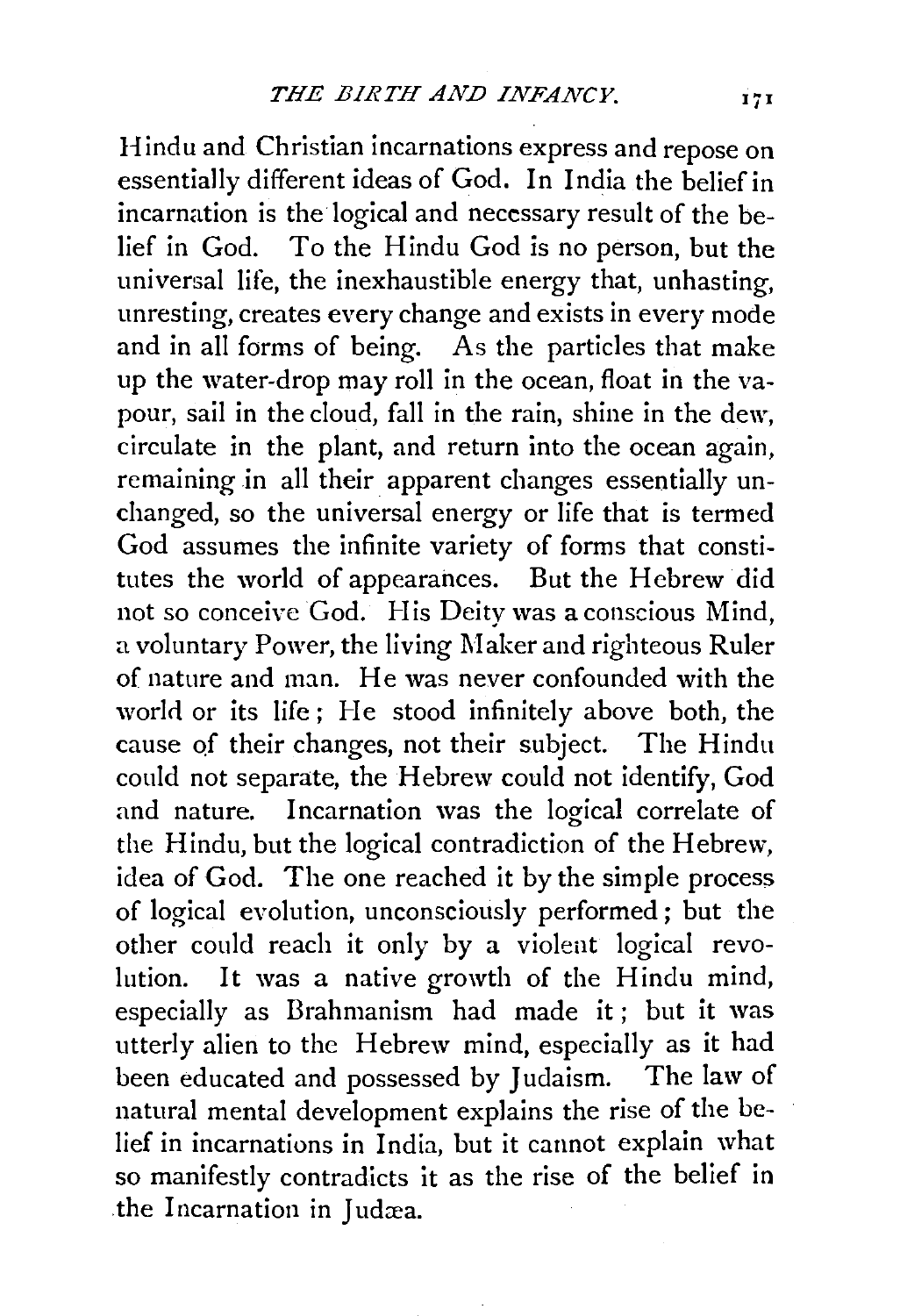Can our narratives be explained through the Greek mythology ? Can the psychological laws exemplified by the latter be applied to the former ? The Greek mythology, while it had started from the same point as the Hindu, had yet had a very different development. The ideas it ultimately embodied were almost as unlike the distinctive ideas of the Hindus as of the Hebrews. It knew, indeed, many gods and sons of the gods, but in these the idea of incarnation was in no proper sense expressed. Gods and men were to the Greek alike created beings. They were akin, of a kind, and stood so near each other that the god was but a magnified man, the man a reduced god. The god lived a sort of corporate existence, needed food and drink; was immortal, not in his own right, but by virtue of the peculiar qualities of the things he ate and drank ; was, too, a husband and father, capable of sustaining the same relations as man, of feeling and indulging the same passions. We can say, then, in a sense, that every Greek deity was incarnate, none lived an unembodied spiritual life. But incarnation so universalized ceases to have any significance ; it belongs to the idea of· deity, not to his acts; is a necessary quality of his essence, not a state voluntarily assumed. \V here God is so conceived, Divine Sonship becomes as natural and proper to Him as to man. Belief in it is a logical necessity. Men feel that without it their notion of deity would remain inconsistent and incomplete. And so the theogonic myths, so far from offending, pleased and satisfied the early Greek mind, seemed to it a native and integral element of the conception of God. But the Hebrew, who conceived God as spiritual, invisible, lifted above every creature, every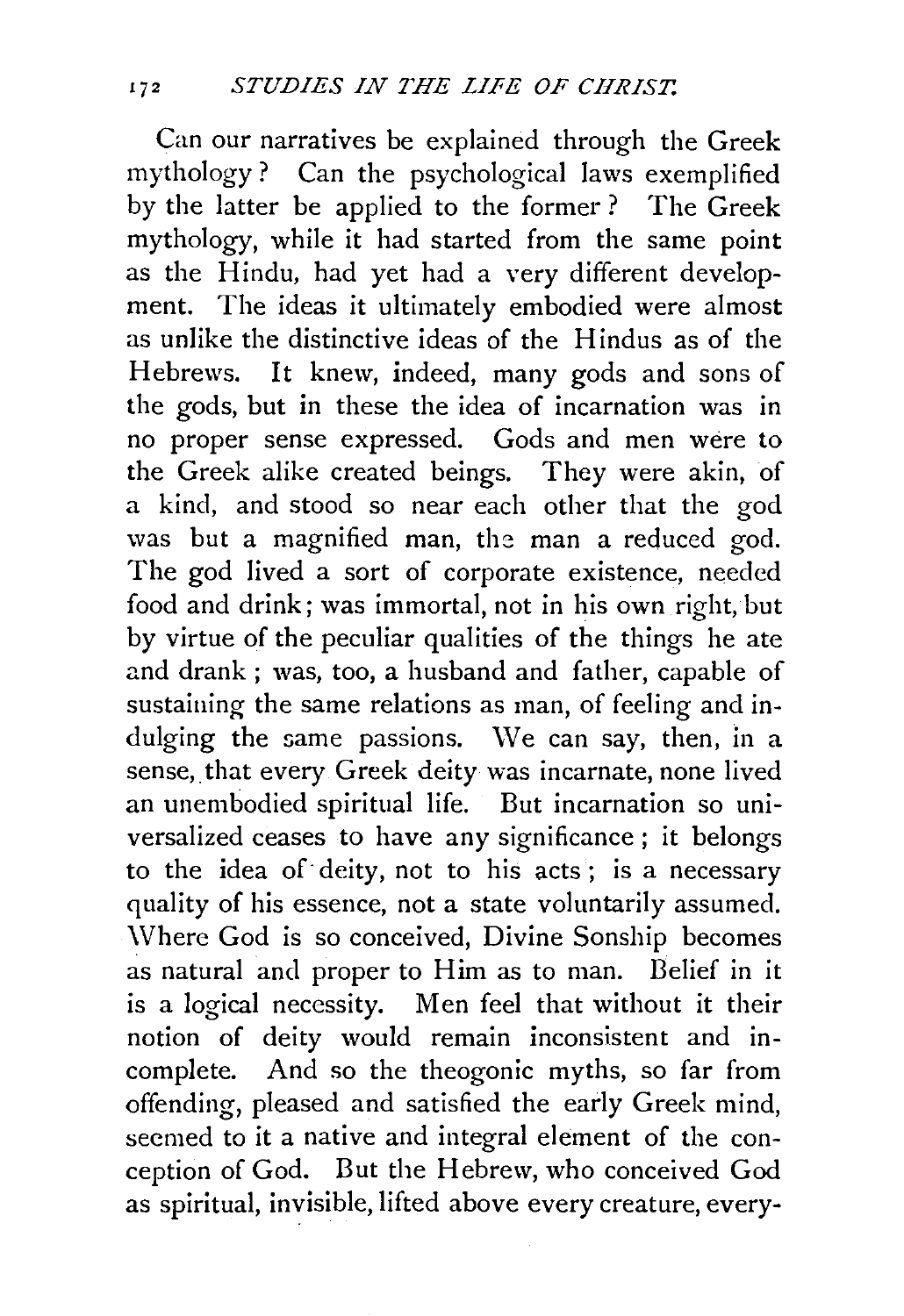thing creaturely, filling eternity, filling immensity, could not while his old idea stood conceive Him as becoming incarnate, or as sustaining the relation of a Father to a Divine yet human Son. Into the latter conception elements entered so abhorrent to the former that the one could live only by the death of the other. The conditions that allow the old and the new to be affiliated as parent and child are here absent.

The belief, then, embodied in our narratives was not a natural product of Judaism, and cannot be explained by any normal evolution of thought within it. Yet the men who made and first held it were Jews, and their two most creative personalities were men of intensely Hebraic natures. Paul was a strong type of the scholastic Jew, the man trained in the methods, skilled in the dialectic of the schools ; Peter was a thorough representative of the unlettered class, stalwart, robust in mind, faithful to ideas and duties consecrated by ancient custom, not very open in eye and heart to new lights and loves. Paul was possessed by the prejudices of the school, Peter by the prejudices of the people ; and in the various orders of prejudices these may claim to rank as the most invincible. And if anything could have heightened the native Jewish aversion to the ideas of Divine Sonship and Incarnation, it must have been the life and death of Christ. The men who had known Him, who had seen his poverty, who had watched his sufferings, who had witnessed the agony and impotence of his tragic end, must have had these so woven into their very idea of Him, that He and they could never be conceived as dissociated or apart. Yet this was the very person they were to conceive as the Son of their awful and eternal God, as the manifestation in the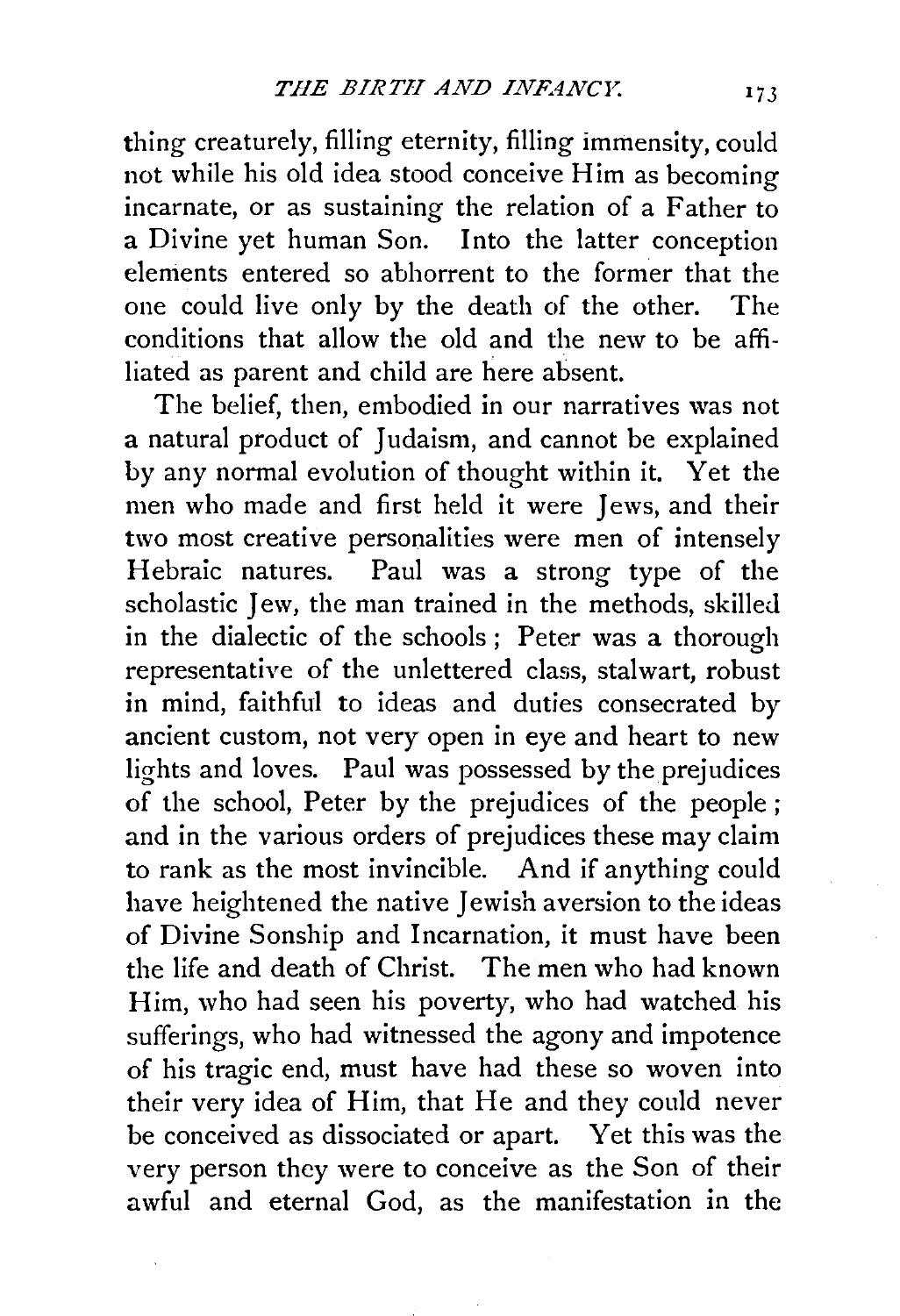flesh of their Almighty Maker and Lord of men. It is impossible that any imagination possessed by the Jewish conception of God, and filled by the recollection of the poverty, suffering, and crucifixion of Christ, could have ever placed that God and this Christ in the relations expressed by the terms Sonship and Incarnation.

The men, then, did not pass by an easy and natural transition from their old to their new belief. They were, we might almost say, driven to the new in spite of the old, and the forces that drove them were revolutionary. There occurred a great and creative change in their conception of God. The God of the Jews was eternal, almighty, august, yet He was the God of the Jews only, loved them, loved no other people. But the God the disciples came to know through Jesus Christ was the God of men, a Being of universal benevolence, of love that embraced the world and sought its good. He pitied like a Father, was a Father, and every man was his child. But this new conception seemed to inyolve two great consequences, the first as to the nature of God, the second as to his relations to man. As to the first, it was seen that He could not be essential and eternal love and be essentially or have been eternally solitary. Love is a social affection, and is impossible without society. Love of self is selfishness, and so it was necessary to conceive a God who is love and loves as having another than Himself who stood over against Himself, made society, received and reciprocated his affection. An object is as necessary to love as a subject, and so Divine love is possible only where there is Divine society *;* in other words, there can be no eternal Father unless there be an eternal Son, his mirror and reflection. But God so conceived ceases to be the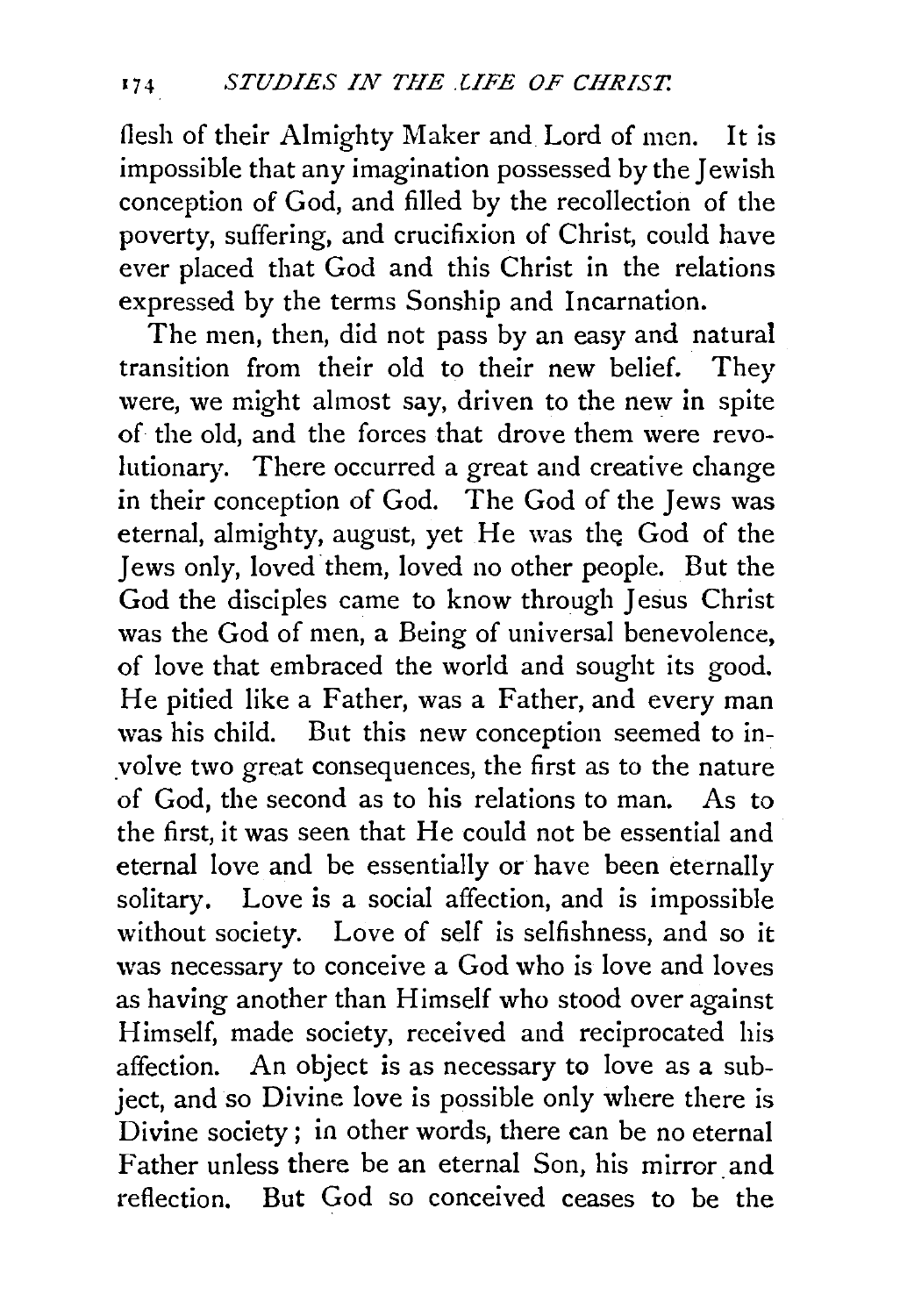barren and abstract God of Judaism, becomes the living Father in heaven, in whom, through Jesus Christ, we believe, and to whom He taught us to pray. And so from the first a second consequence followed—the Divine relation to man was conceived in a grander and sweeter and more perfect way. Man was God's child, owed Him a child's obedience and love; was true to the Divine idea of his nature only as he gave to its Giver what was his due. His relation to God did not depend on his descent from a particular patriarch: everywhere and always he stood by obedience, fell by disobedience ; but even after and from his fall he could be saved by the grace, which meant the love, of God. And as He loved all, He loved to see none perish, to see all saved. He could do nothing else and nothing less, his nature being love. But since it was so He could not refuse sympathy, could not deny sacrifice, when by these alone men could be reached and saved. And so out of the new thought of God which came by Jesus Christ there issued by natural and necessary growth the belief in the only begotten Son in the bosom of the Father, who had come forth to declare Him. The relations of God to his world were the copy and counterpart of relations immanent and essential to God Himself; and the love in God to God which we express by the terms Father and Son became at once the source and image of the love expressed to man by the facts of incarnation and sacrifice.

The change thus effected in the fundamental conception of the disciples made its presence felt everywhere. It set the person, the life, the death of Jesus in a new light-created as to Him an order of ideas that can be understood only when the prologue to the